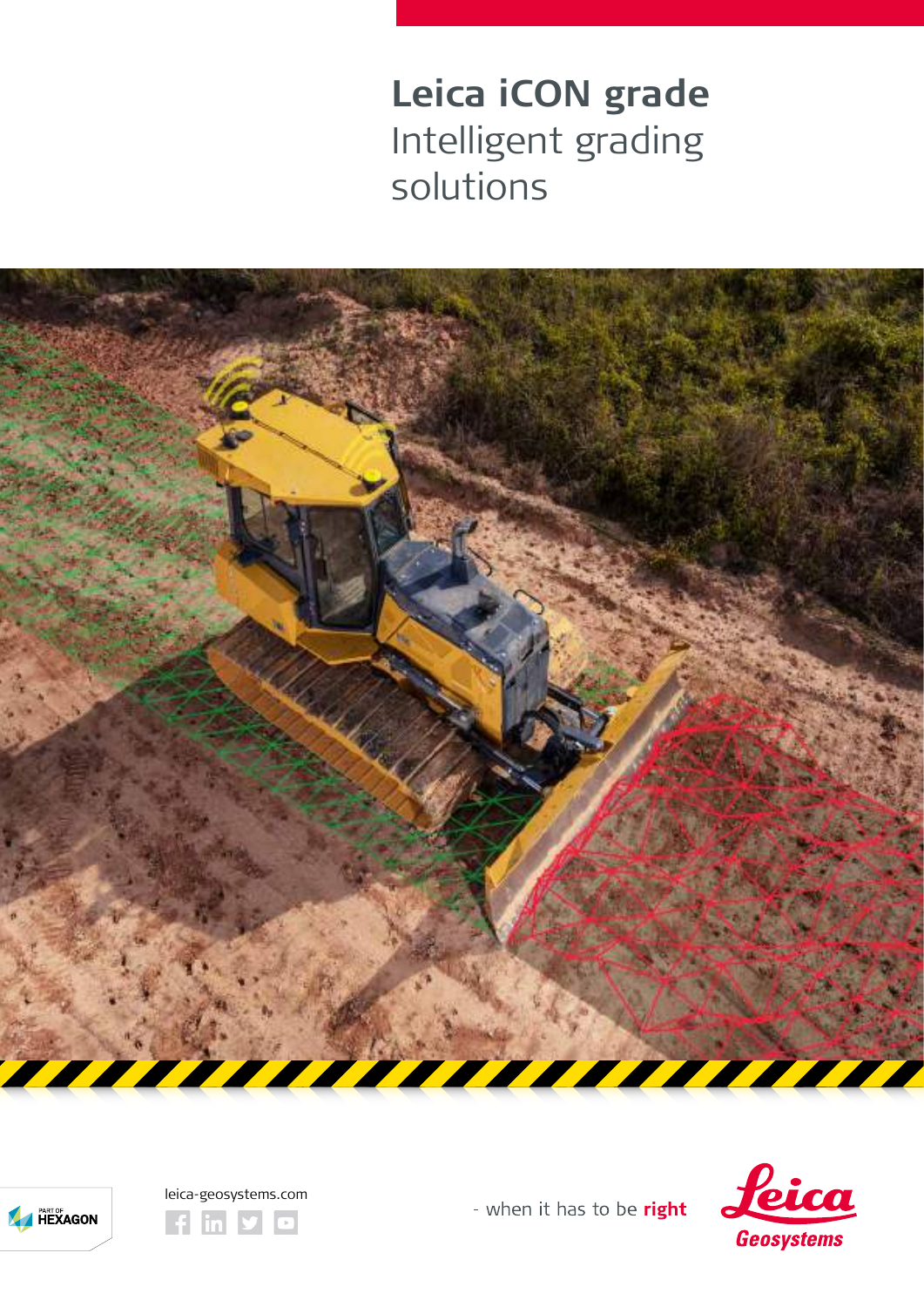# **Leica iCON grade** – For ultimate flexibility

The Leica iCON grade solutions can revolutionise your construction process. They not only boost your productivity and performance, they also offer a level of flexibility and upgradeability not available in other systems on the market today.

Leica iCON grade can dramatically increase machine utilisation, productivity and optimise material usage on any earthmoving and fine-grading project.

Leica iCON grade is modular and scalable to fit any customer need, from simple cross slope control to advanced total station or GNSS guidance. With the new MC1 software for 3D grade solutions, all relevant information such as stationing, height and slope indicators, logging etc. are placed in the run screen for easy navigation and operation.



### **One for all**

Digitalise your construction site with one 3D software, MC1, and one hardware platform. Switch from one machine to another and build complex designs with simpler workflows and less downtime.

#### **Easy to use**

Simple, clean and intuitive user interface with interactive user design adapted to your needs. The assistive technology with wizards and help functions help you drive the dozer or grader and get more work done with high quality and less rework.



### **Robust design**

With robust design, the Leica MCP80 panel and the Leica MDS series docking station are prepared for the harshest environment and are truly resilient for the heavy construction industry. Interchangeable between several heavy construction machines.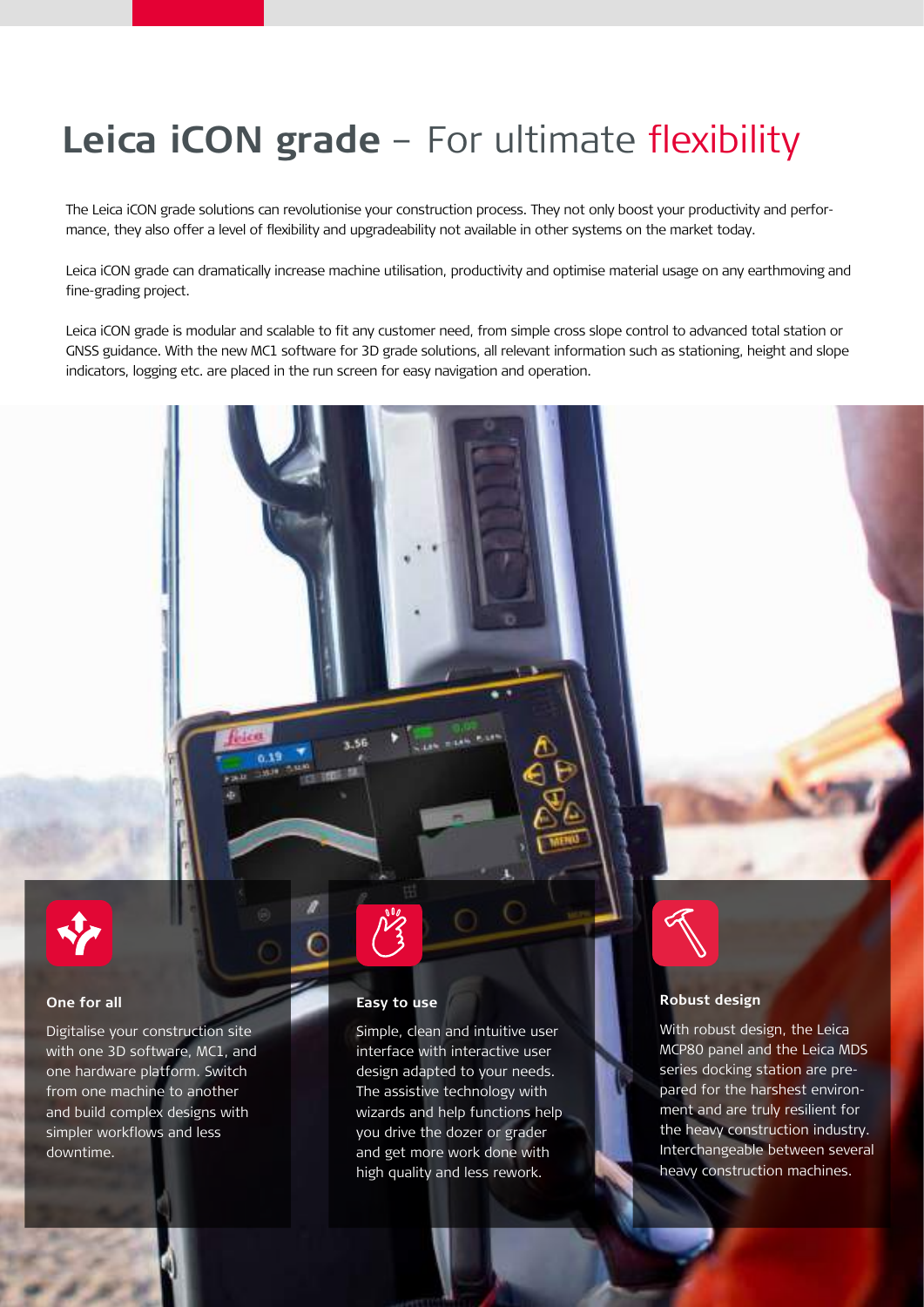# **Leica iCON grade** – **CoPilot**

1D automatic dozer blade control



An easy-to-use solution that allows operators to set a desired slope/grade reference, and automatically hold that slope/grade without the need for lasers, masts or GNSS. By automatically adjusting the blade position, CoPilot enables operators at any experience level to easily achieve and maintain a smooth surface, slope or grade without the need for additional passes and re-work, reducing fuel and labour costs.

## **Leica iCON grade iGD2** 2D automatic control of slope and height



The Leica iGD2 solution provides automatic control of both slope and elevation. When using two masts and laser sensors you can work independently of slope direction.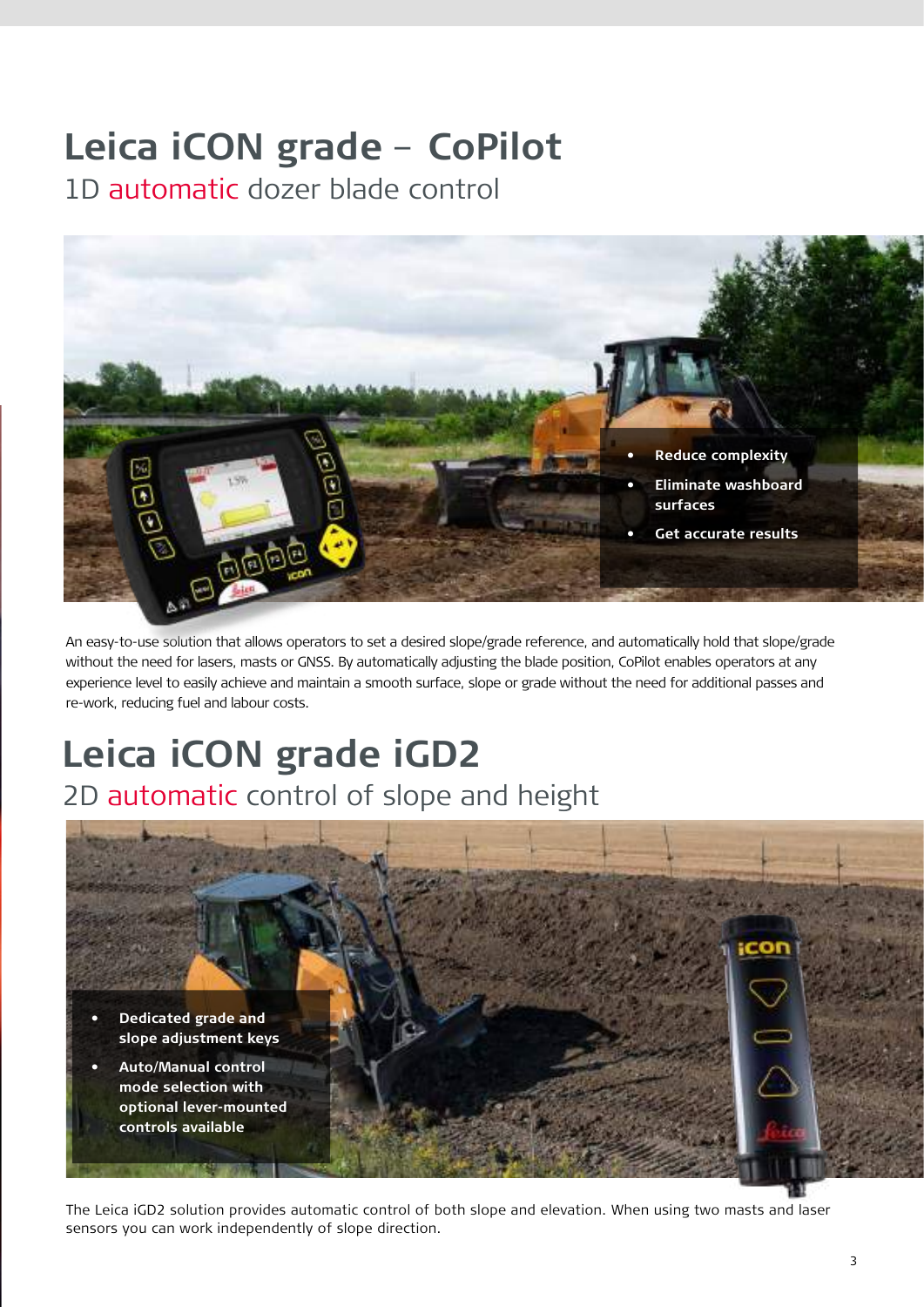### **Leica iCON grade iGD3** iGD3 single GNSS/TPS



The iGD3 3D dozer system opens new dimensions in earthmoving and fine grading. Work independently and accurately, anywhere on the project design guided by GNSS or total station.

## **Leica iCON grade iGD3** iGD3 dual GNSS



The dual GNSS antenna solution for dozers offers you maximum speed, precision and flexibility. Exact calculation of the blade tilt and angle allows you to move dirt from pass to pass precisely, minimising rework.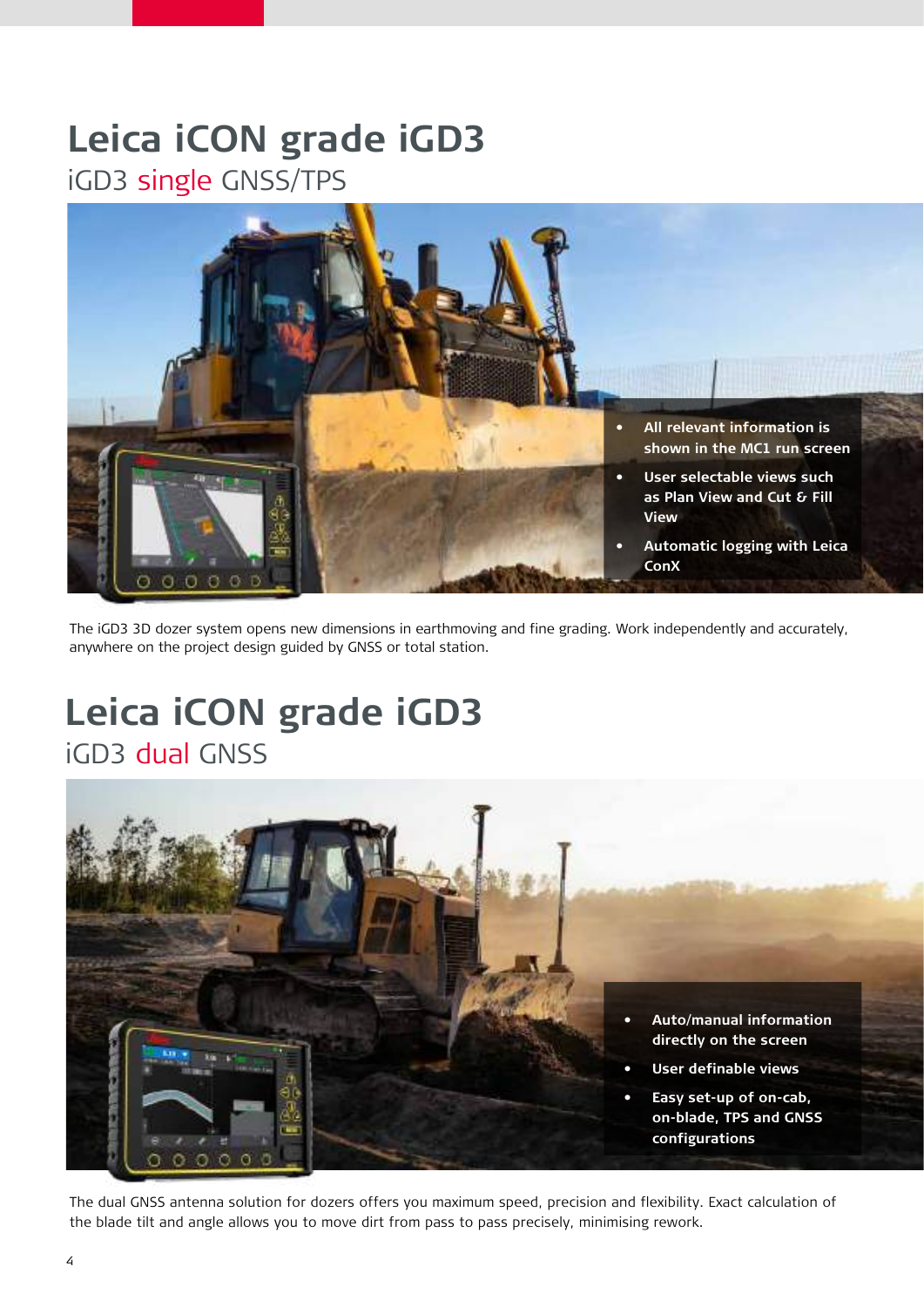## **Leica iCON grade iGG2**

iGG2 automatic control of slope and elevation



The iGG2 system is easy to upgrade. Start with a height control solution using laser receivers or an ultrasonic tracer and upgrade your 2D solution to a complete 3D solution with a robotic total station by just adding the MCP80 panel, MC1 software and the iCON robotic station.

## **Leica iCON grade iGG3**  iGG3 single/dual GNSS or single TPS



The 3D solution for motor graders lets operators utilise the true potential of their machines for a wider range of applications, by moving materials anyway they want. The dual antenna configuration ensures correct calculation of blade position regardless of machine position.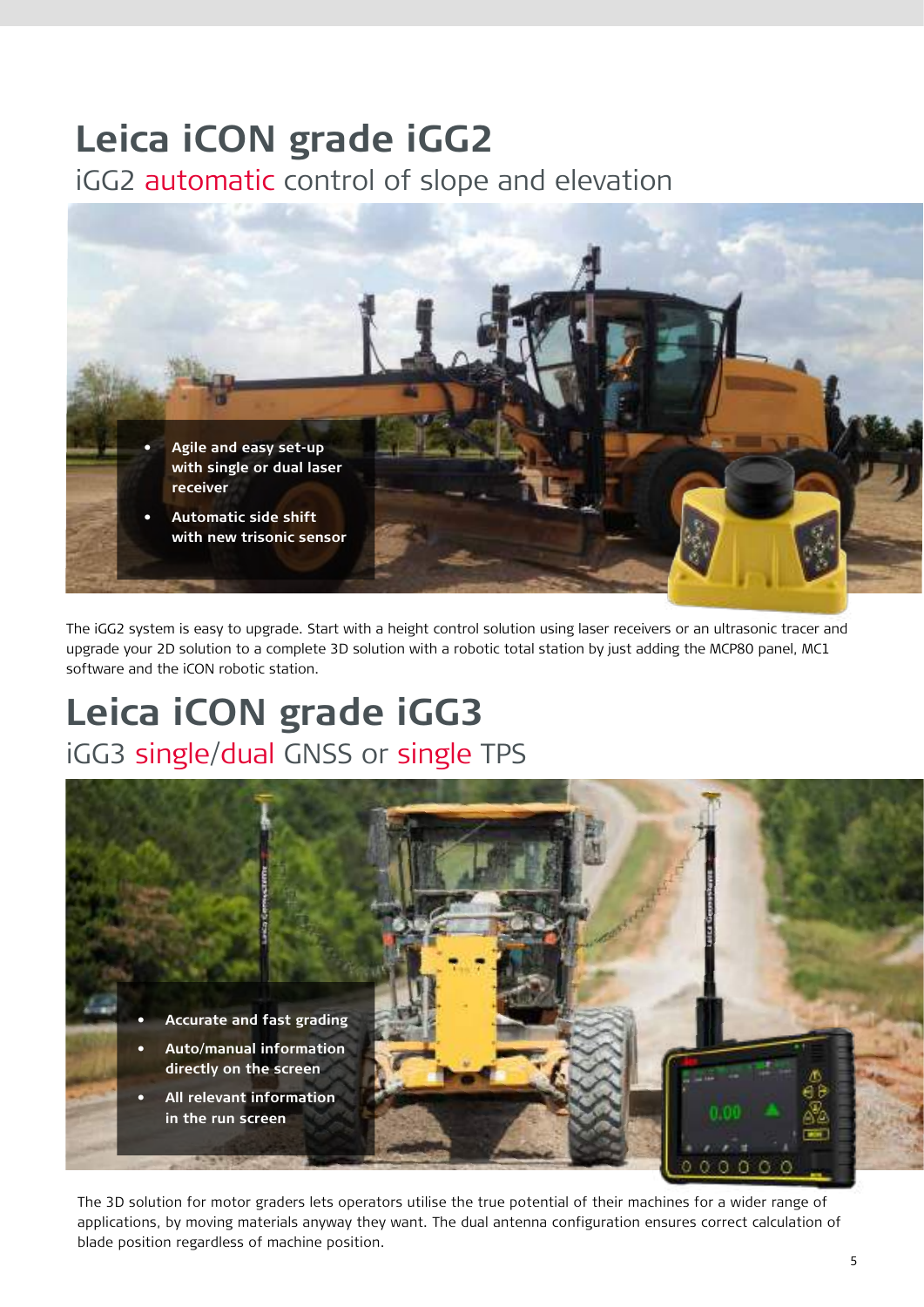# **Leica iCON grade –** customised configurations Modular, upgradable and scalable

### **2D Configurations**





Laser & Slope Control Dual Laser Control





Slope Control PowerMast Laser & Dual Power Mast



Control





Sonic Tracer System Laser & Slope Control Sonic Tracer & Laser Control Dual Laser Control





**3D Configurations**







Total Station Control Dual GNSS & Slope Single GNSS & Slope Control





Total Station Control

**2D Sensors**



Control

GNSS Solution

Dual GNSS & Slope Control



UltraSonic Single Head Sensor



CGA60 GNSS CON gps 80 GNSS CON iCR 80 High Accuracy Prism

### Providing new levels of flexibility and user convenience

- System is up and running in no time
- Rapid interchange of control panels between machines, giving you extra flexibility on site
- Easy removal of core components for overnight security
- Contact and cable-free connection to control panel
- Easy to re-configure from on-blade to on-cab configuration
- Easy upgrade from 2D to 3D GNSS or TPS configurations

Slope Sensor / SP14 Sensor

Antenna



MLS720 Laser



iCON gps 80 GNSS Machine Receiver

Receiver

MLS820 Laser



TriSonic Tracer

iCON iCR 80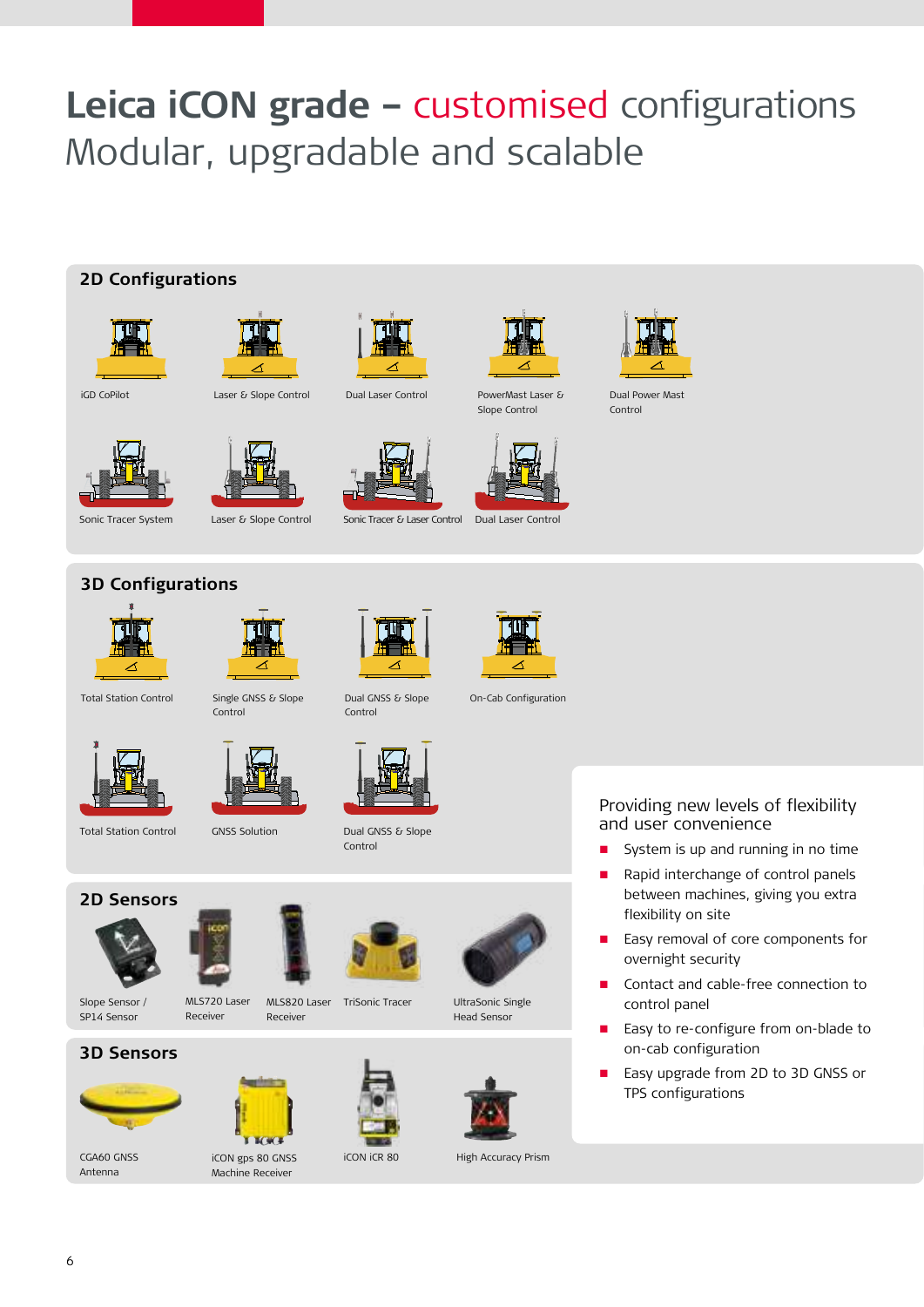# **Leica ConX** – digitise your construction process in real time



### **Leica ConX – open, simple and user-friendly**

Use Leica ConX to share project data with all relevant stakeholders. All manually or automatically measured points from machines or field surveyors can be collected to create 3D cut/fill maps that allow you to visualise project progress in real time.

#### **Eartmoving productivity tool**

Volumetric changes are presented in an easy-to-read dashboard for reporting of project productivity in the new earthmoving productivity tool. Volumetric changes are presented in an easy-to-read dashboard for reporting project productivity.

#### **Seamless data sharing**

Leica ConX supports Leica iCON site, Leica Infinity, Leica Captivate, Leica iCON office and Leica MC1 to ensure seamless workflows and full transparency about your construction project in real time.

### **Agtek integration**

Full integration with Agtek for 3D model creation as well as advanced pre and post processing of data.

### **Key benefits**

- **Transparency.** Visualise and validate data used and generated on site in 2D and 3D localised on interactive maps to collaborate and communicate with everyone on site. Share updates and corrections to reference model data in real time across the project to guarantee transparency and quick reaction to design updates.
- **Analyses and volumetric progress tracking**. All measured points from machines or field surveyors can be used to create surfaces that allow for surface comparisons for grade checking and cut fill analysis. Use as-built information sent back to ConX to create 3D cut/fill maps that allow you to visualise project progress in real time.
- **Remote communication**. Minimise operator downtime with remote real-time communication between office and machine for troubleshooting, on-the-fly training and setup without travel costs and delays.